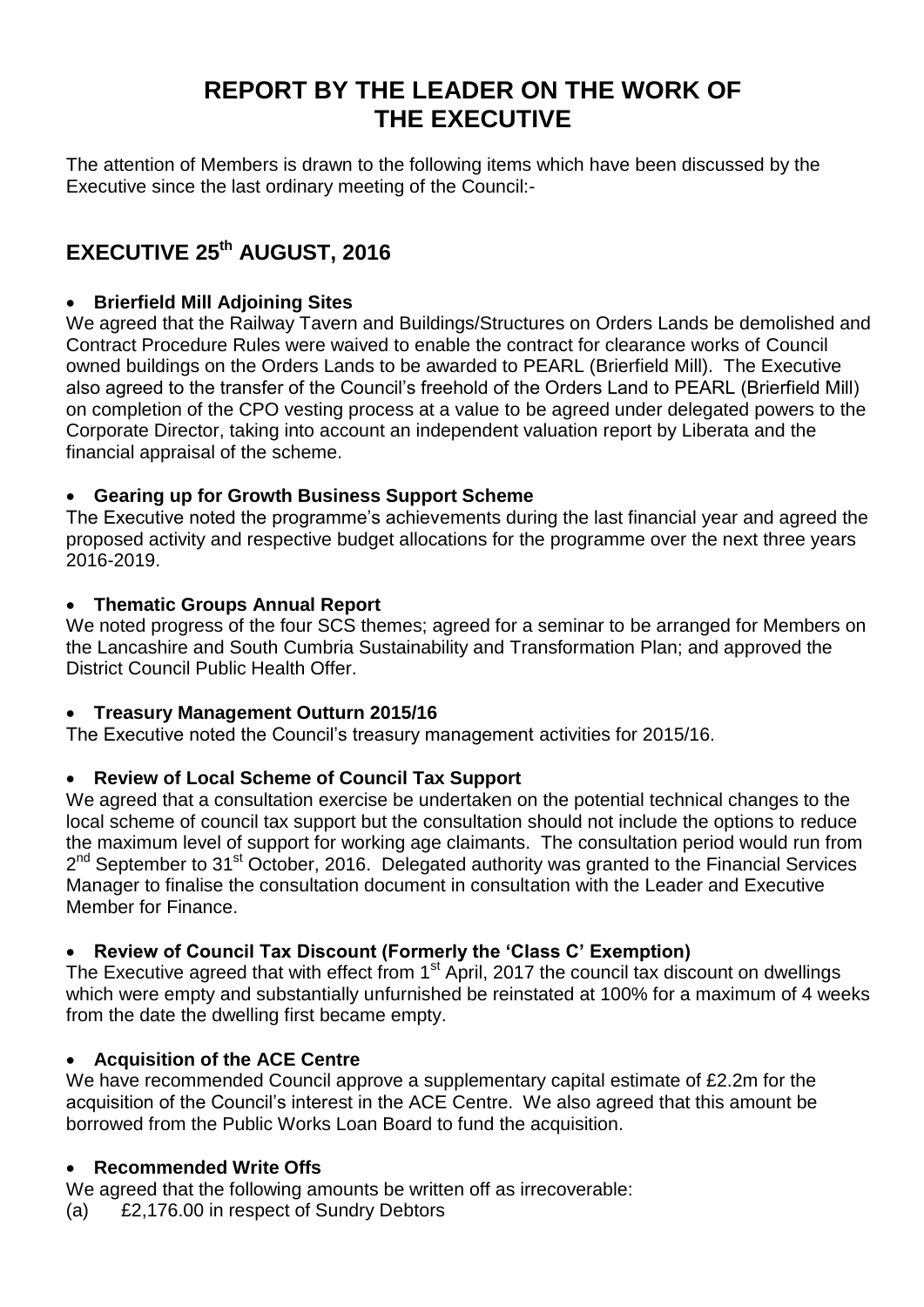- (b) £61,933.28 in respect of Housing Benefit Overpayments
- (c) £128, 829.72 in respect of Council Tax
- (d) £158,662.97 in respect of National Non-Domestic Rates

## **Enforcement Agents – Local Code of Practice**

The Local Code of Practice for Enforcement Agents was approved.

### **Syrian Resettlement Programme (SRP) and Asylum Dispersal**

We noted the developments in relation to the implementation of SRP and Asylum Dispersal in Pendle.

## **Land at Great House Farm, Red Lane, Colne**

The Executive agreed to the disposal of the above site and that it be declared surplus to requirements to Beck Developments Ltd. We also agreed to the disposal based on the Heads of Terms with the inclusion that no access to the development be allowed from The Meadows.

#### **Housing Development – Clitheroe Road, Brierfield**

Approval was granted for a 'parent guarantee' to the Homes and Communities Agency in respect of the Builders Finance Fund credit facility of £1,510,050 for the housing development by PEARL2 at Clitheroe Road, Brierfield. This was subject to the completion of a 70% counter indemnity in the event that the guarantee was called upon.

## **Playing Pitch Strategy (PPS)**

The PPS was approved as a 'live' working document for strategically guiding Pendle's playing pitch and ancillary facility development and improvement over the next 10 years. In doing this we also referred the Strategy to the Transfer of Services and Facilities to Town and Parish Councils Committee to provide important background to decisions it would need to make regarding the transfer of sport pitches to Town and Parish Councils. The Strategy has also been circulated to all Town and Parish Councils for information.

#### **Taxi Licensing Policy and CSE/Safeguarding Training**

The Executive agreed to amalgamate all taxi licensing policies into a single document. All drivers would be required to undertake accredited training on child sexual exploitation and safeguarding as well as registering with the Disclosure and Data Barring Service.

#### **Car Park off Railway Street, Nelson**

We refused the request from Nelson Committee to include an option to purchase in the proposed licence for the above site. We did, however, agree that the land should solely be used as a car park.

#### **Former Corn Mill, Gisburn Road, Barrowford**

Barrowford and Western Parishes Committee had requested we issue a compulsory purchase order in respect of the above building. We felt that we needed more information and asked Management Team to investigate what action could be taken and to report back.

# **Land at Quaker Rise, Brierfiled**

We agreed to declare surplus to requirements this land and that it be offered for sale on the open market.

#### **Disposal of land at Halifax Road, Brierfield**

We agreed to declare surplus to requirements this land and that it be offered for sale on the open market.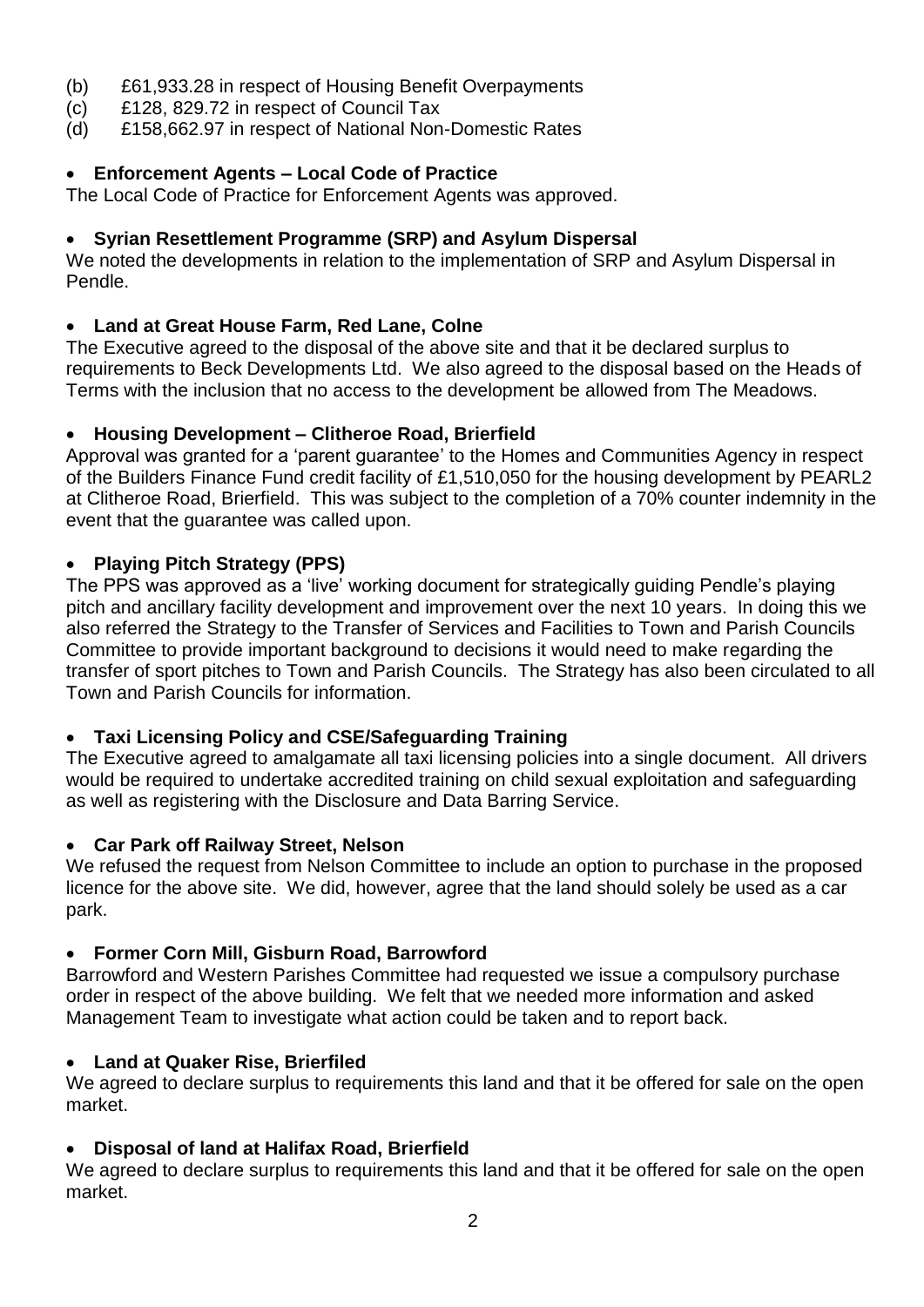#### **Trawden Forest Neighbourhood Area**

The Executive agreed to designate the Parish area for Trawden Forest as the Neighbourhood Area.

# **EXECUTIVE 22nd SEPTEMBER, 2016**

### **Corporate Peer Challenge Action Plan**

We requested that the Action Plan be submitted to Council for information.

### **Transfer of Services**

We approved a number of recommendations from the Transfer of Services and Facilities to Town and Parish Councils Committee which included:

- The transfer of Hill Top Recreation Ground and Springfield Playing Pitch to Earby Town Council and Trawden Recreation Ground to Trawden Forest Parish Council.
- $\cdot \cdot$  The tenants of the following garage sites are to be invited to purchase their sites at the current market value:
	- **Back Bamford Street, Nelson**
	- **Barkerhouse Road, Nelson**
	- **Clayton Street, Colne**
	- **Lee Road, Nelson**
	- **Pickering Street, Brierfield**
	- **Union Street, Brierfield**
- No further action will be taken on the disposal of other garage sites or their transfer to Town and Parish Councils at the moment.
- As regards miscellaneous pieces of land:
	- We agreed that the miscellaneous pieces of land in Nelson be further reviewed and any located next to a gable end or a house be marketed for sale with an appropriate condition regarding the use of the land.
	- All miscellaneous pieces of land in Barnoldswick are to be offered to Barnoldswick Town Council.
	- We agreed that all miscellaneous pieces of land in Earby be offered to Earby Town Council but also noted the concern regarding the open area at Selbourne Terrace.
	- **Further discussions will be held with the appropriate body with a view to the Earby** Youth Hostel maintaining its current use and discussions regarding other sites Earby Town Council put forward.
	- Kelbrook and Sough Parish Council are to be offered the open area fronting numbers 268-276 Colne Road, Sough.
	- Further discussions are to be held with Salterforth Parish Council regarding the land fronting 3-10 Moor View, Salterforth.
	- A meeting is to be arranged with Colne Town Council to discuss a number of miscellaneous pieces of land – land at Greenfield Farm, Greenfield Road; open area adjacent Byron Road junction, Keighley Road; land at junction of Langroyd Road and Skipton Road; open area off Windy Bank; adjacent car park on Collingwood Street, Greenfield Road; open area corner of Dewhurst Street and Knotts Lane; open area fronting numbers 1-4 Allison Grove; open area adjacent to the Bethel Chapel, Burnley Road; open area adjacent Hagg Street/Cross Helliwell Street and the open area at the corner of Cotton Tree Lane and Keighley Road.
	- Foulridge Parish Council are to be offered the open area at Town Top, corner of Noyna Road and Skipton Road, Foulridge.
	- **EXED Arights I** Laneshaw Bridge Parish Council are to be offered the open area adjacent to Covey Bridge, Carriers Row, Laneshaw Bridge.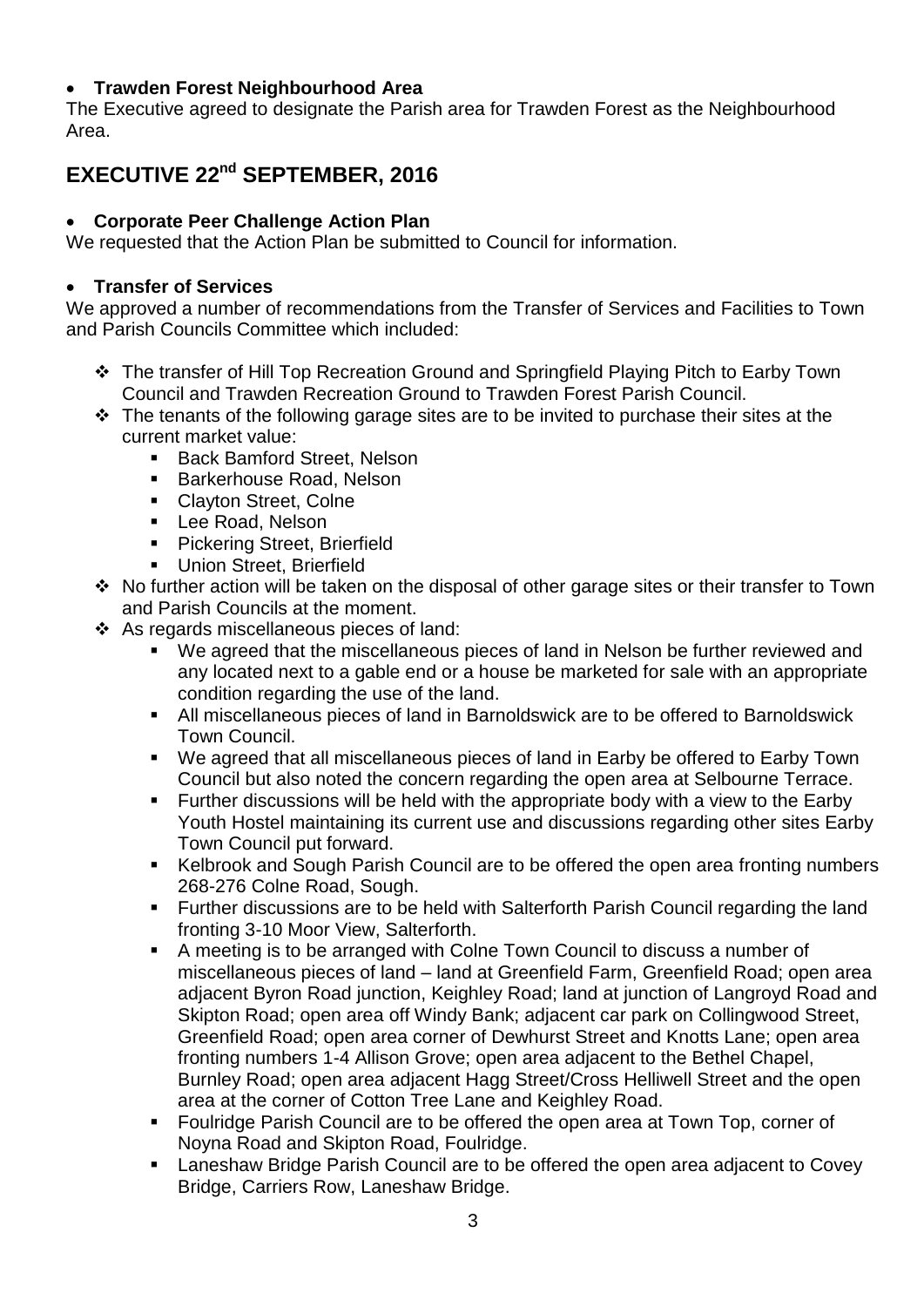Further discussions are to be held with Trawden Forest Parish Council regarding the miscellaneous pieces of land and also the Tram Tracks and land near to the bus turnaround.

£

**Views from Brierfield and Reedley Committee were noted.** 

#### **Budget Savings 2017/18**

The following recommendation to Council was agreed:

| Transfer of Services – Income from Town and Parish Councils                | 50,000.00  |
|----------------------------------------------------------------------------|------------|
| Transfer of Services - Full Impact of transferring Colne Town Council      | 20,000.00  |
| Staffing - Primarily Management of Vacant Posts                            | 200,000.00 |
| Liberata - Software Rationalisation (IDOX)                                 | 50,000.00  |
| Rationalisation of Telephones/Related IT                                   | 10,000.00  |
| Property – Reduction in Reactive Maintenance (greater planned maintenance) | 30,000.00  |
| Waste Management - Reduction in 'Flyer' Service                            | 25,580.00  |
| Waste Management - Vehicle Changes                                         | 25,000.00  |
| <b>Discover Pendle Visitor Centre</b>                                      | 40,000.00  |
|                                                                            |            |

Total 450,580.00

The Executive decided to consider further a reduction in mechanical sweeping during the budget making process along with other saving proposals. We approved the transfer of Discover Pendle subject to Boundary Mill making a contribution towards the costs of operating the in store facility.

#### **Local Government Finance Settlement and Related Matters**

We agreed to accept the Government's offer of a four year funding settlement covering the period from 2016/17 to 2019/20 and we agreed to authorise officers to formally notify DCLG by the deadline of 5.00 p.m. on 14<sup>th</sup> October, 2016. We also agreed that the requirement for an Efficiency Plan be submitted to DCLG when taking up the four year offer and we granted delegated authority to the Strategic Director to submit this on behalf of the Council in consultation with both the Leader and the Executive Member for Finance. The intention to develop a capital receipts strategy as part of the next update of the Medium-Term Financial Plan to enable the council to benefit from the flexible use of capital receipts in the period 2016/17 to 2018/19 was endorsed. We agreed that the draft consultation response be submitted to the DCLG by the closing date of 26<sup>th</sup> September, 2016.

#### **Income Review**

The Executive agreed a list of proposed changes to fees and charges and agreed that these be implemented from 1<sup>st</sup> October, 2016. We did however, ask for a comparison exercise with neighbouring Councils to be undertaken on charges for vaulted graves. We also asked for the junior football clubs to be consulted prior to the proposed introduction of a £7.50 charge for junior football pitches. After considering a proposed charge of £20 for the treatment of rats, mice and cockroaches in residential properties we recommended this be approved by Council.

We noted the possibility of Lancashire County Council taking the administration of residents parking permits which would bring an end to the current arrangement with Pendle Council and the implications this would have on the Council. The Executive approved a 1% increase in the hourly rate for Building Control chargeable activity. We also agreed that in the event of VAT being applied nationally to fees for local land charges that this be applied in addition to the Council's tariff of charges for this service.